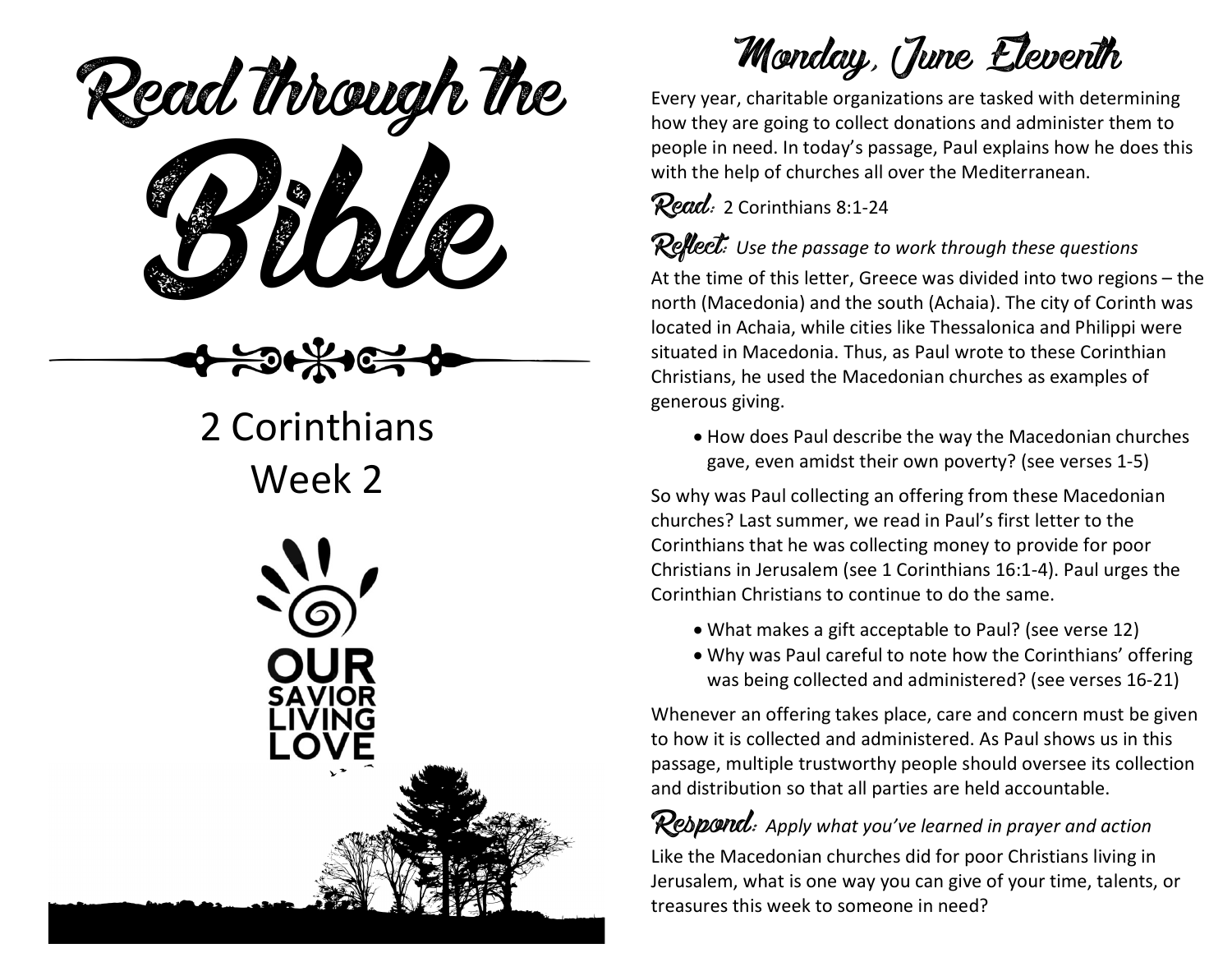# Tuesday, June Twelfth

When a toddler comes down with a stomach bug or a nasty cold, her mom and dad will typically put down whatever they're working on to take care of her. This may involve rocking her to sleep for over an hour. It may involve snuggling her close to let her know you are there while she is feeling miserable. It may even mean calling out sick for work to take care of her. In these ways and more, parents often find themselves giving generously of their time and energy to help their sick child in need. In today's passage, Paul explains his approach to giving generously.

#### Read: 2 Corinthians 9:1-15

## Reflect: *Use the passage to work through these questions*

- Why does Paul not doubt the Corinthian Christians' generosity? (see verse 1-2) Why does he still find the need to send people to collect the offering? (see verses 3-5)
- How are we to give? (see verses 6-7)

Paul puts forth two important principles in these verses. First, our return is proportional to our giving (v. 6). For example, when some of you go down to Immokalee and generously give food and clothing to those in need, you see the joy and gratitude expressed from your kindness. The second principle is that our giving should come from within, not from outside pressures (v. 7). While people have many opinions on how much you should or shouldn't give to them and others, the decision should come from your heart.

• What indescribable gift has God given us? (see verses 14-15)

God did not give sparingly when He sent His Son to die for us. Instead, He gave Himself entirely so that you and I can receive that indescribable gift of grace that we are called to give to others.

#### Respond: *Apply what you've learned in prayer and action* Are you a cheerful giver (see verse 7)? Consider one simple way that you can be a cheerful giver to someone today.

## Wednesday, June Thirteenth

Over the past decade, researchers and sociologists have noticed a strange phenomenon: many people who are bold on social media turn out to be very mild-mannered in person! For example, someone might post a long-winded and profanity-laced rant on Facebook about some political topic, but when you meet them in person, he comes across very shy and quiet. Why is it that the same person gives off two very different personas? In today's passage, Paul responds to criticism that he comes across very differently in his letters than he does in person.

 $Read: 2$  Corinthians 10:1-18

Reflect: Use the passage to work through these questions

- What appears to be a criticism of Paul in how he interacted with others? (see verses 1 and 10-11)
- How do we use our "spiritual weapons" against the lies of Satan and this world? (see verses 3-6)

In the spiritual battle going on around us, Paul reminds us that we don't fight with manmade weapons like guns and swords. Instead, we fight with spiritual weapons – prayer, fasting, and the Word of God (to name a few). Therefore, when someone (or even yourself) tells you: "God will never forgive you for what you've done," you can say, "I am already forgiven for what I've done because of what Jesus did on the cross for me." In doing so, we "take captive every thought and make it obedient to Christ" (v. 5). This is why it is so important for us to remain immersed in God's Word so that we can continue to stand firm against these lies.

• How do some people boast? (see verse 12)? How are we to boast? (see verses 17-18; also check out Jeremiah 9:24)

Respond: *Apply what you've learned in prayer and action* Who do you find yourself boasting about most of the time? Your family? Your friends? Yourself? Take some time in prayer to consider how you can more faithfully boast in the Lord (v. 17).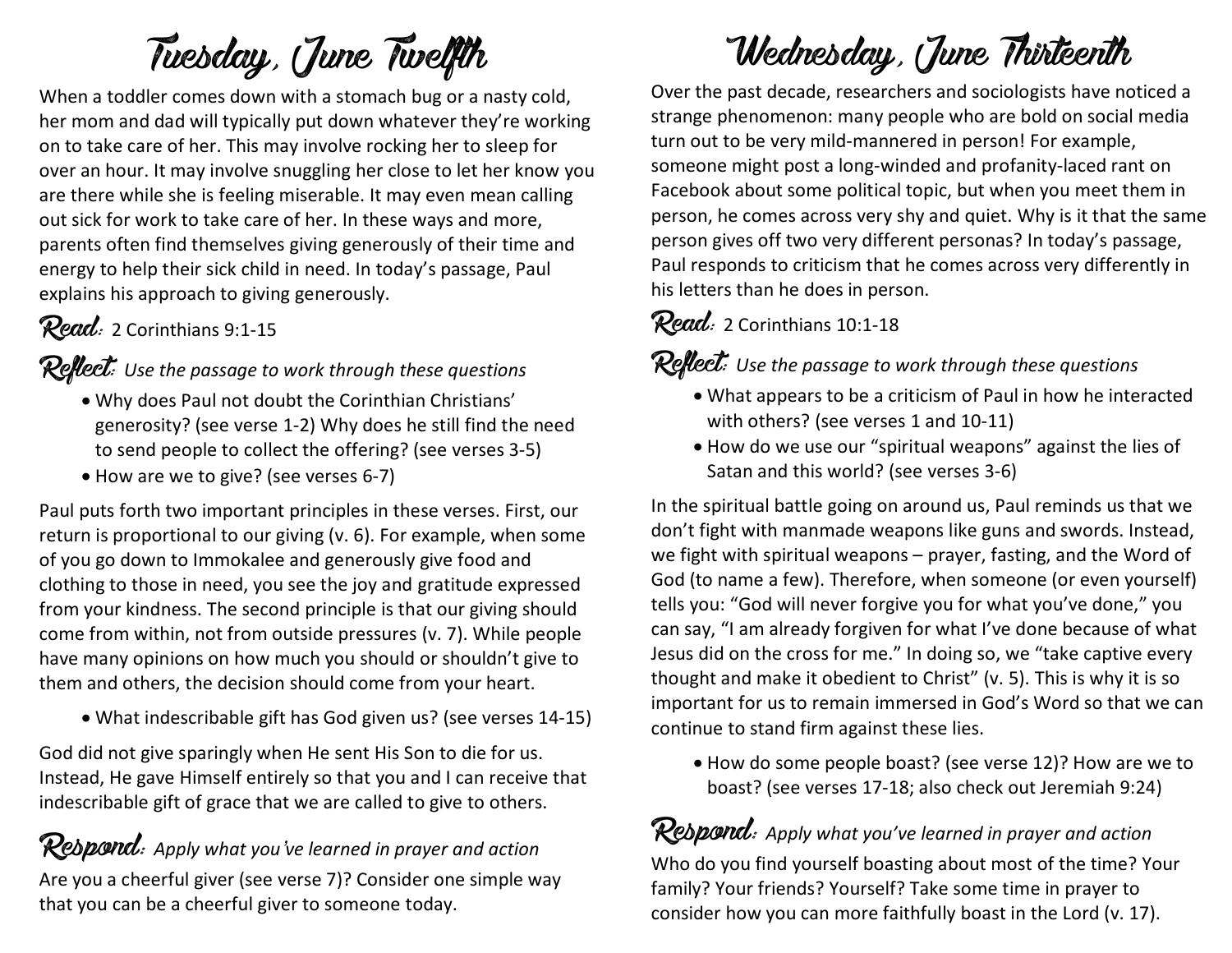## Thursday, June Fourteenth

If you visit the Salvador Dali Museum in downtown St. Pete, you'll see a variety of the bizarre painter's original works. What's more, if you take your family and friends to discuss the images in the paintings, you might find that each of you have different interpretations of what they mean. However, as the creator of these paintings, it is Dali who ultimately determines what his images mean. In today's passage, Paul describes why God is the ultimate authority on who He says He is.

### Read: 2 Corinthians 11:1-15

#### Reflect: *Use the passage to work through these questions*

• Why was Paul still concerned for the Corinthian Christians? (see verses 1-4)

Paul knew that even though the Corinthian Christians had a firm faith in Jesus, they were still susceptible to false teaching. Even today, false teachings are sometimes attractive to us because they align with how we want to view the world around us. For example, someone may come to you and say that as long as people believe in a higher deity, they are going to heaven. This may initially seem attractive to you because, after all, who doesn't want as many people as possible to go to heaven? But the reality, though, is that this is not what God's Word says (see what Jesus says in John 14:6). This is why we must always describe God by who He says He is, not who we want Him to be.

• How does Paul compare himself to those who are trying to deceive the Corinthian Christians? (see verses 5-6)

## Respond: *Apply what you've learned in prayer and action*

What is an attractive teaching you have heard recently that is contrary to who God says He is? If you can't think of an instance, consider a fellow Christian you know who believes a teaching that is contrary to God's Word. How can you use God's Word to gently correct that belief (either for yourself or your fellow Christian)?

Friday, June Fifteenth

When someone says something about you that isn't true, chances are your first instinct isn't to just simply ignore the person. Instead, you often find yourself going on the defense to protect your reputation. In today's passage, Paul goes on the defense to protect his reputation with the Corinthian Christians.

## $Read: 2$  Corinthians 11:16-33

### Reflect: *Use the passage to work through these questions*

• How does Paul describe these "fools" that the Corinthian Christians were putting up with? (see verses 16-21)

As you can see from the past couple of chapters, Paul's tone and words have become much more defensive. Why might that be? As we read yesterday, false apostles were going around and deceiving churches into believing things that were not true. Some even spoke out against Paul and his ministry. Thus, he appears to be defensive for two main reasons. First, he seems to be frustrated that the Corinthian Christians were allowing these false apostles to mislead them (see verse 20). Second, Paul clearly feels the need to defend his ministry against those who have been speaking against him (see verses 16-18).

• What has Paul endured throughout his ministry of sharing the Gospel of Jesus? (see verses 22-29)

If there were any doubts that Paul was sincere in his missionary efforts, his list of many sufferings is an attempt to put them to rest. In doing so, Paul wanted the Corinthian Christians to see that he was not in this for his own gain; he was merely a servant of Christ.

• How does Paul choose to boast? (see verse 30)

## Respond: *Apply what you've learned in prayer and action*

Consider the last time you felt like you had to defend your reputation. How have others' words about you affected what you believe about yourself? Who does God say you are?